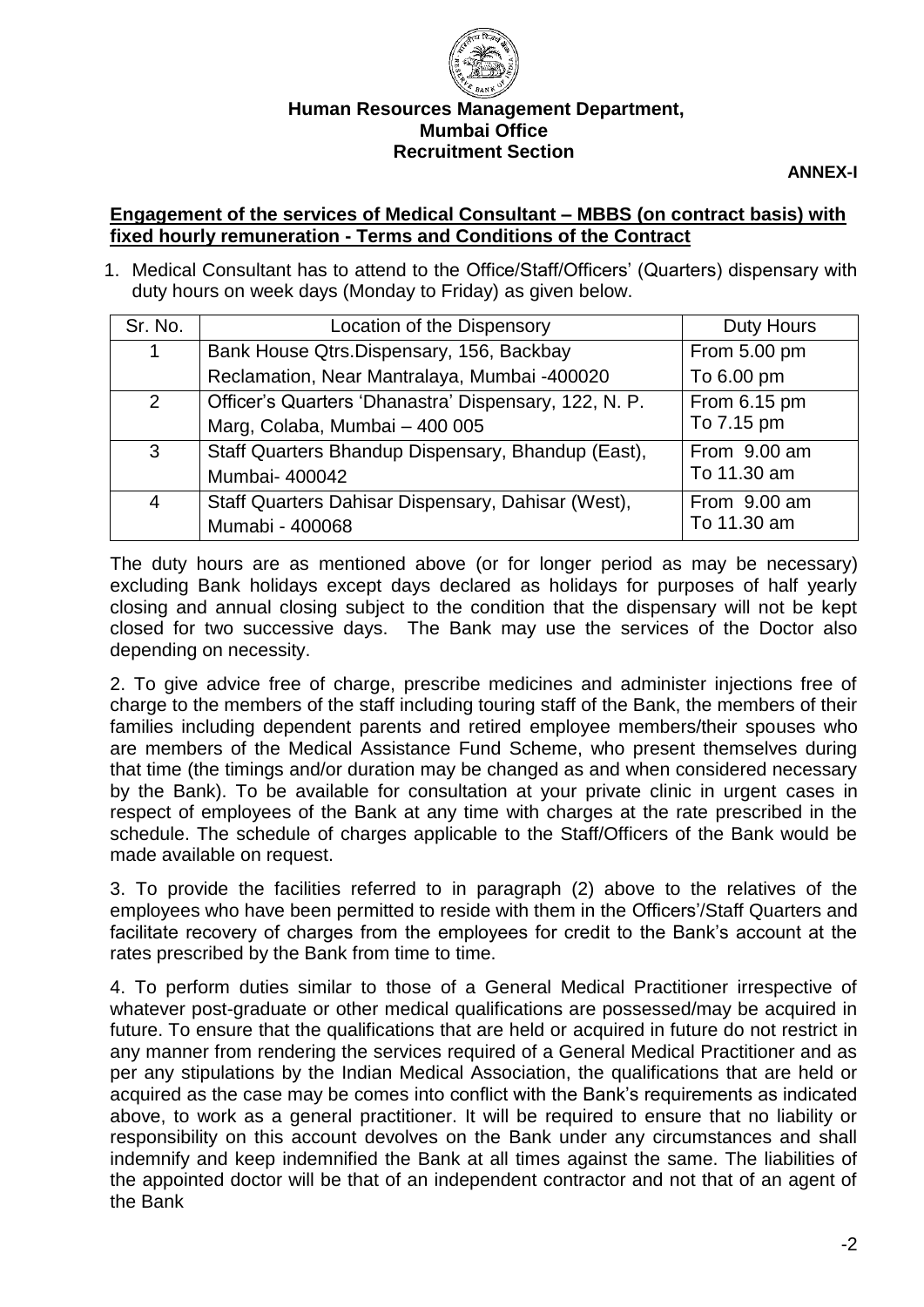5. The duties at the RBI Officers'/Staff Quarters dispensaries apart from other requirements as mentioned above will also include:

(i) Treatment of minor and major illness for which the employees and their dependents may call on you.

(ii) Treatment of emergency cases brought to the dispensary or in the Bank's premises or outside the Bank's premises and reference to appropriate Hospitals whenever called upon to attend even when such necessity arises outside normal working hours.

(iii) Administration of all types of injections with the responsibility for any untoward reaction if it occurs. As a rule, administration of injections by the Pharmacists in your absence is to be discouraged. To train the Pharmacists to administer routine and simple type of injections when the work is heavy.

(iv) The important dressings and minor surgeries are to be handled only by you. If you are convinced that the Pharmacists, have the requisite competence routine dressings may be handled by them.

6. To visit any member of the Bank's Staff staying in the Quarters whenever required to do so by the Bank and submit a report on their health. For such visits, a visit fee will be paid as per the schedule of rates fixed by the Bank.

7. To issue certificate in support of leave on medical grounds wherever necessary and countersign the certificates produced by the employees from other qualified medical practitioners, after satisfying about the genuineness of the case.

8. To attend on officers/Staff and members of their family at their residence when required by them and will be entitled to charge them a visit fee or consultation fee, as fixed by the Bank having regard to the local conditions. The visit fee/consultation fee, so fixed, will be inclusive of charges for administration of injections, etc. No other charges should be levied by you for such visits.

9. If and when required to do so, to certify in such form as may be prescribed by the Bank from time to time as to the state of health and/or fitness for service of any employee or any prospective employee who may be selected for appointment at any Office of the Bank.

10.To issue order forms (prescribed) on the approved chemists of the Bank for supply of special/costly drugs or injections required for curative purpose to the Bank's staff and forward copies thereof to the Bank for payment of the relative bills.

11. To use your good offices for securing hospital facilities in case the employees of the Bank or their families (for indoor hospitalization under Direct Settlement facility) require such facilities in the hospital.

12. To inspect the office premises/Staff Quarters and Officers' Quarters once a month and report whether they are kept in sanitary and hygienic condition.

13. To do prophylactic inoculations for typhoid, etc. and vaccination for small-pox whenever necessary.

14. To submit an annual report as on the  $30<sup>th</sup>$  June in the prescribed form on the general health of the staff.

15. You will be responsible for the proper storage of medicines and their distribution and arranging for the maintenance of all necessary records for the purpose.

16. Required to advise on drug indents, and to counter-check the drug stock-balance and consumption.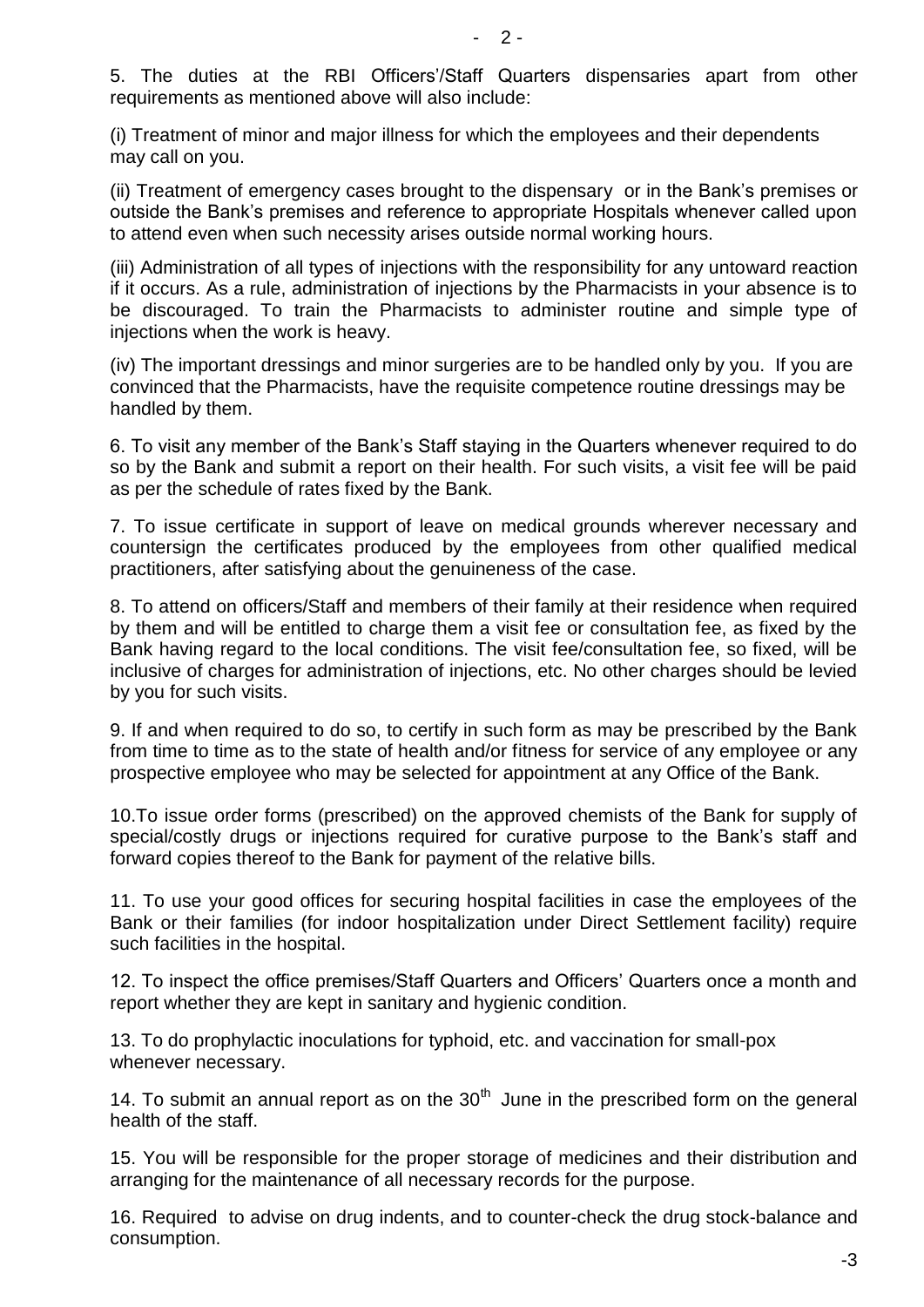17. To give professional opinion including reasonableness of the cost of treatment pertaining to the various items of medical claims as and when the same are referred to you.

18. To attend to any other work assigned by the Bank from time to time relating to administration of Bank's Medical Facilities Scheme and Medical Assistance Fund Scheme including dispensary facility as are generally performed/required to be performed by a General Medical Practitioner.

19. The remuneration is fixed at Rs. **450/- per hour for the first 3 years of contractual service and Rs. 550/- per hour after completion of 3 years of contractual service**. The fixed remuneration is payable on a monthly basis. Out of the total monthly remuneration so payable, a sum of Rs. 1000/- per month will be treated as conveyance expenses. Further, no superannuation benefits viz. pension, Provident Fund or gratuity will be payable. No leave would be admissible. No perquisites/facilities also would be made available. Taxes on the income would be deducted at sources as per extant rates and Government notifications.

20. To make substitute arrangements acceptable to the Bank viz. in terms of qualification and experience at your own risk and cost in the event of your absenting from duty.

21. You will be under the administrative control of the Regional Director, Reserve Bank of India, Mumbai Office.

22. To adhere to the code of conduct as given in the Annex to this terms and conditions.

23. The contract will be valid for a period of three years from the date of engagement subject to your accepting the above terms and conditions and observing the code of conduct of the Bank as given in Annex-II. The contract will be reviewed every year.

24. The engagement under the contract is temporary. No claim shall lie for regular employment on that basis at any stage or for pay and perks payable to regular employees.

25. The contract will be terminable during the period of the contract, on three months' notice on either side or three months' remuneration in lieu thereof.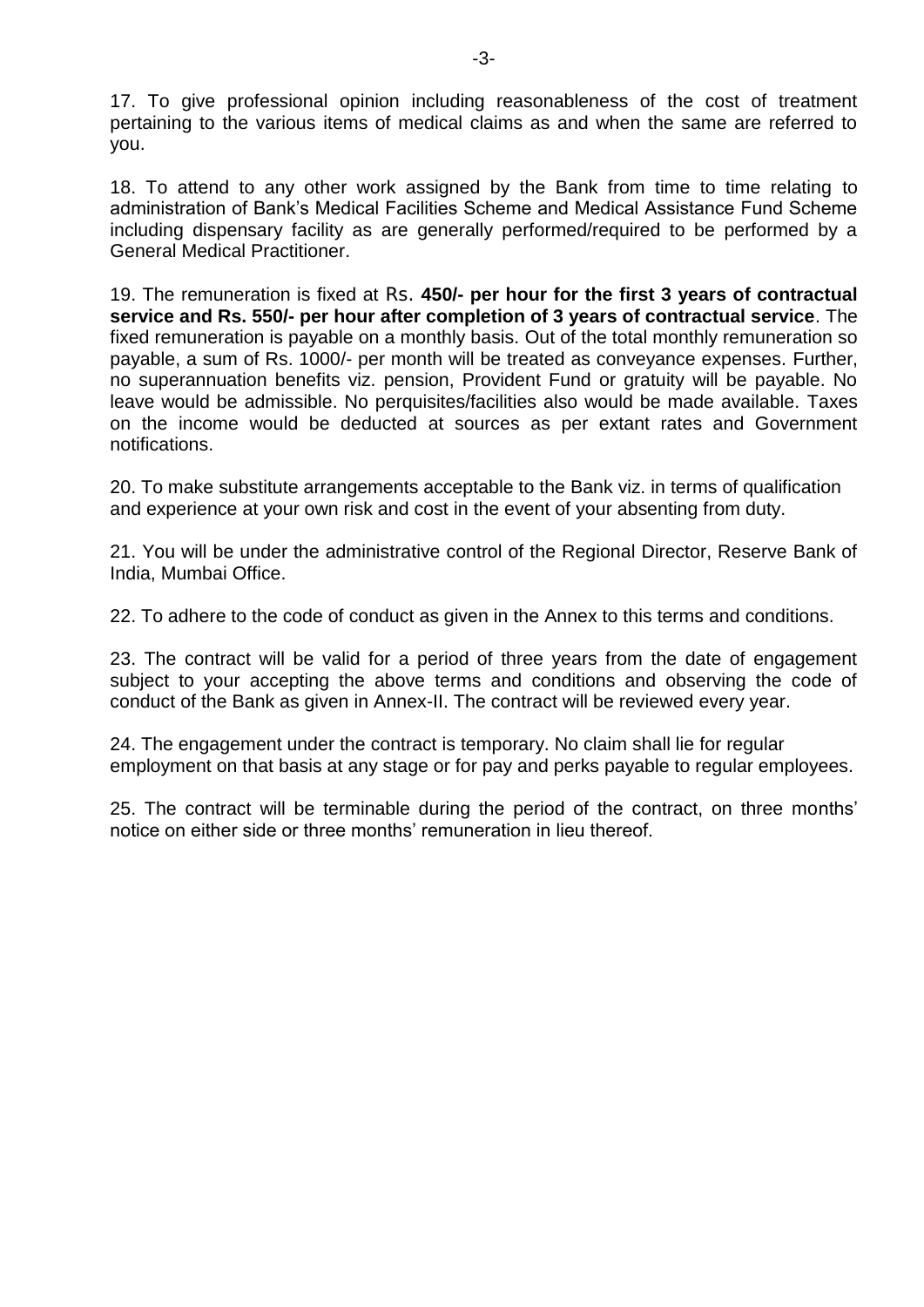

# **Human Resources Management Department, Mumbai Office Recruitment Section**

**ANNEX-II** 

### **Code of Conduct for Medical Consultants whose services are engaged on contract and on hourly basis with fixed remuneration**

---------------------------------------------------------------------------------------------------------------------------.

1. Every Medical Consultant shall observe, comply with and obey all orders and directions which may from time to time be given to him/her by any person or persons under whose jurisdiction, superintendence or control he may for the time being be placed.

2. Every Medical Consultant shall maintain the strictest secrecy regarding the Bank's affairs and the affairs of its constituents and shall not divulge, directly or indirectly, any information of a confidential nature either to a member of the public or of the Bank's staff, unless compelled to do so by judicial or other authority, or unless instructed to do so by a superior officer in the discharge of his/her duties.

3. Every medical Consultant shall serve the Bank honestly and faithfully and shall use his/her utmost endeavours to promote the interests of the Bank, and shall show courtesy and attention in all transactions.

4. No Medical Consultant shall take an active part in politics or any political demonstration, or stand for election as member for a Municipal Council, District Board or any Legislative Body.

5. No Medical Consultant shall become or continue to be a member or office-bearer of, or be otherwise directly or indirectly associated with, any trade union or a federation of such trade union or resort to, or in any way abet, any form of strike or participate in any violent, unseemly or indecent demonstration in connection with any matter pertaining to his/her terms and conditions of contract.

6. No Medical Consultant may contribute to the press anything relating to the affairs of the Reserve Bank of India without the prior sanction in writing from the Bank or publish any document, paper, or information which may come into his/her possession in his capacity as Medical Consultant of the Bank.

7. A Medical Consultant shall not solicit or accept any gift from any employee.

8. A Medical Consultant shall not absent from his duties without the permission from the Bank and making alternate arrangement acceptable to the Bank during his/her absence. Such alternate arrangement shall not exceed five days at a time.

9. A Medical Consultant shall not outsource his/her service to the Bank.

10. A Medical Consultant shall-

a) strictly abide by any law relating to intoxicating drinks or drugs in force in any area in which he/she may, for the time being happen to be;

b) not be under the influence of any intoxicating drink or drug while on duty and shall also take care that performance of his/her duties at any time is not affected in any way by the influence of such drink or drug;

c) refrain from consuming, in a public place, any intoxicating drink or drug;

d) not appear in a public place in a state of intoxication;

e) not use any intoxicating drink or drug to excess.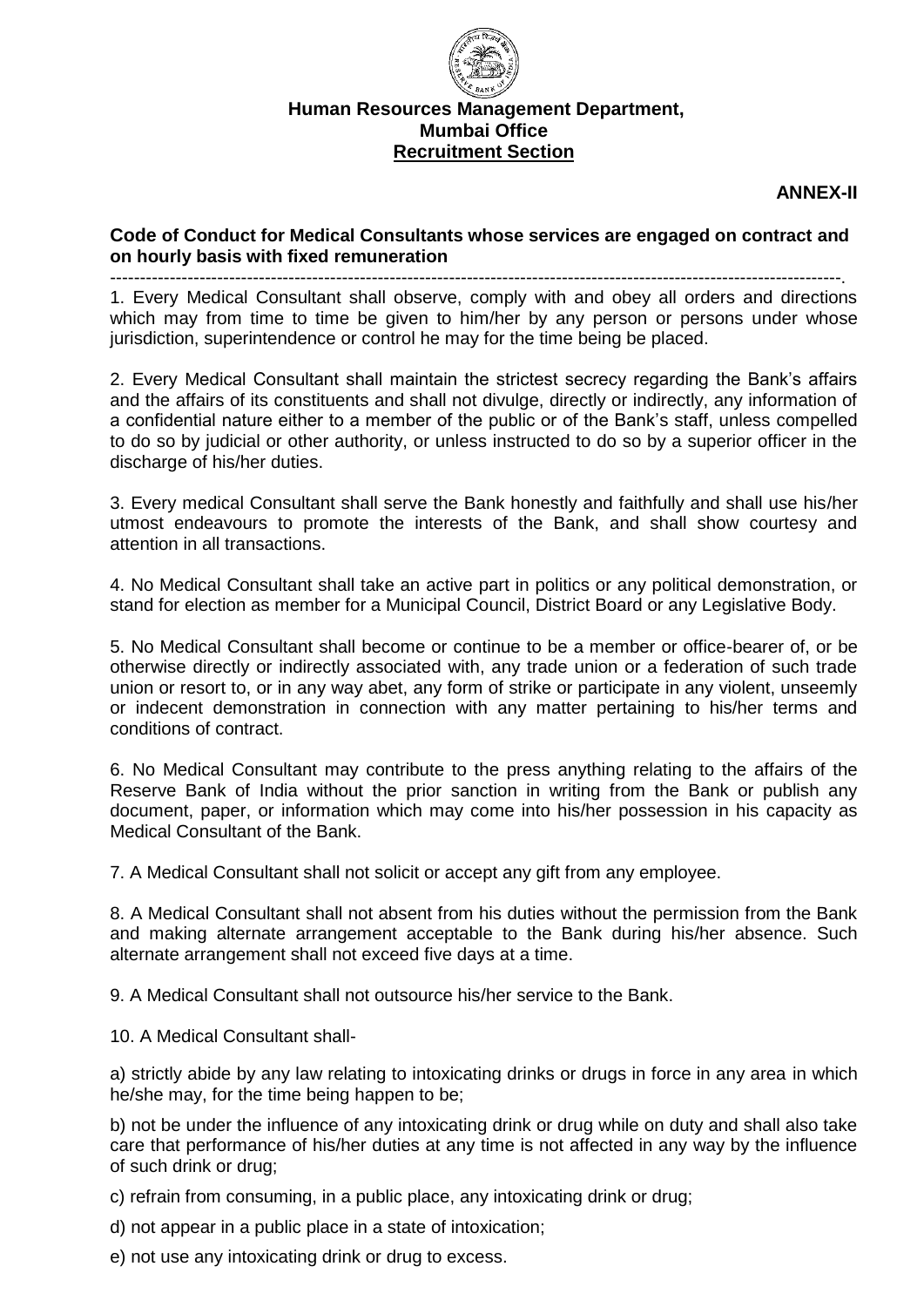**Explanation**: The term "public place" would include clubs even exclusively meant for members where it is permissible for the members to invite non-members as guests, bars and restaurants, public conveyances and all other places to which the public have or are permitted to have access, whether on payment or otherwise.

11. No Medical Consultant shall indulge in any act of sexual harassment of any women employee (including contract labours) at work place.

**Explanation:** For this purpose, "Sexual Harassment" shall include such unwelcome sexually determined behaviour, whether directly or by implication as:-

- (a) Physical contact and advances,
- (b) Demand or request for sexual favours,
- (c) Sexually coloured remarks,
- (d) Showing pornography,
- (e) Any other unwelcome physical, verbal or non-verbal conduct of a sexual nature.

12. The contract is liable to be terminated if a Medical Consultant is arrested for debt or on a criminal charge or is detained in pursuance of any process of law.

13. Medical Consultant shall not give, solicit or receive nor shall offer to give solicit or receive, any gift, gratuity, commission or bonus in consideration of or return for the referring, recommending or procuring of any patient for medical, surgical or other treatment. You shall not directly or indirectly, participate in or be a party to act of division, transference, assignment, subordination, rebating, splitting or refunding of any fee for medical, surgical or other treatment.

14. The provision at 13 above shall apply with equal force to the referring, recommending or procuring by him/her or any person, specimen or material for diagnostic purposes or other study/work.

15. The contract is liable to be terminated in case a Medical Consultant commits a breach of the code of conduct of the Bank mentioned above or the terms and conditions of the contract accepted by him/her, displays negligence, inefficiency or indolence, or knowingly does anything detrimental to the interests of the Bank or in conflict with its instructions or is guilty of any other act of misconduct.

----------------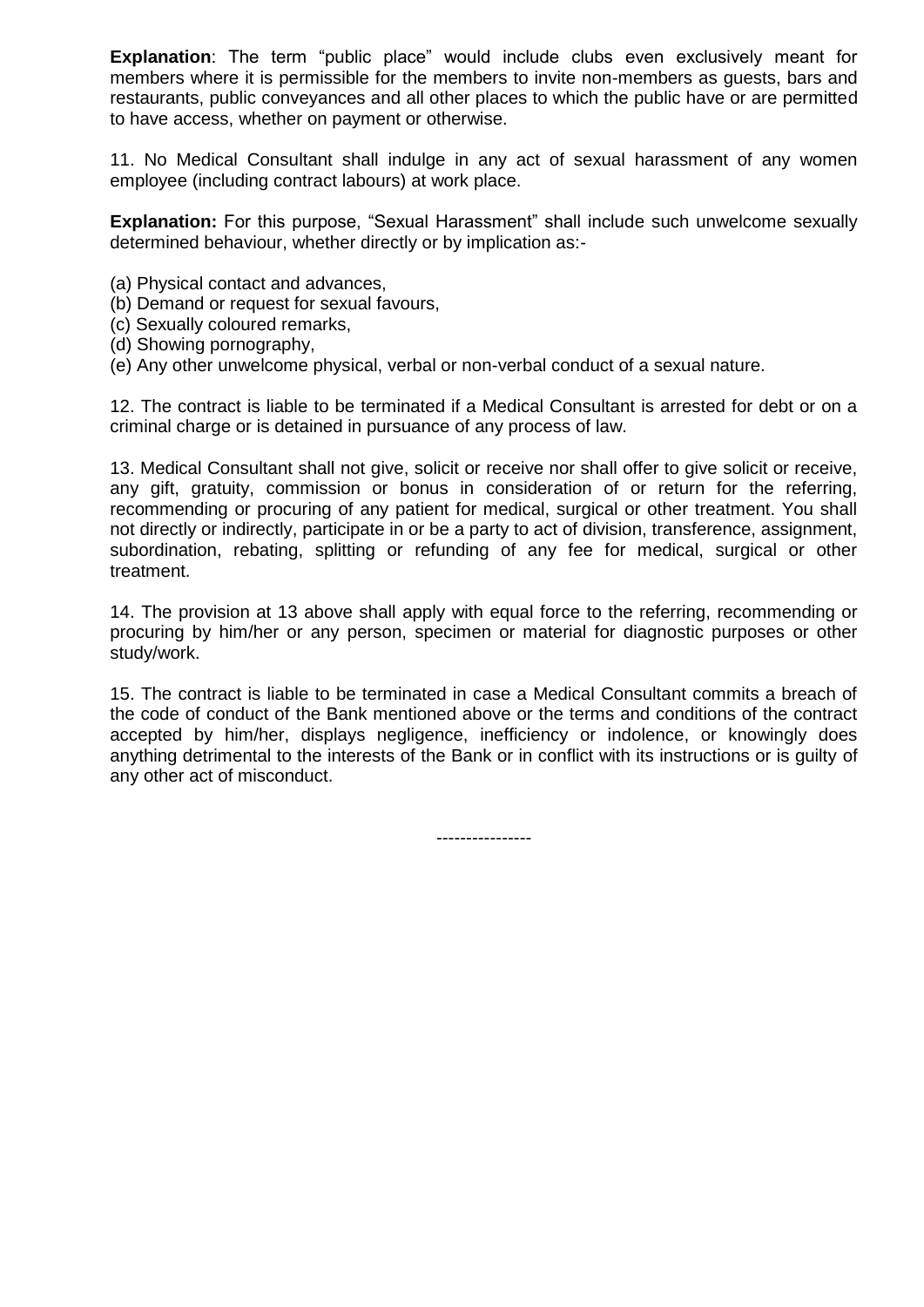

# **Eligibility Criteria and terms and conditions of engagement**

Reserve bank of India, Mumbai Office, invites applications for engaging the services of Four Part-Time Medical Consultants on Contract basis with fixed remuneration on the following terms and conditions.

- 1. Applicant should be a medical graduate (MBBS) of any recognized University in the allopathic system of medicine and should, in addition, possess at least 2 years' experience in any hospital or as Medical Practitioner.
- 2. Candidates with previous hospital experience (at least 2 years) and who have their private dispensaries or places of residence near the aforesaid dispensaries (within a radius of 3-5 kms.) will, other things being equal, be given preference.
- 3. The Medical Consultant will be paid remuneration at the fixed rate of **Rs.450**/- per hour for the first three years of contractual service and **@ 550**/- per hour after completion of three years of satisfactory contractual service on renewal of the contract. Out of the total monthly remuneration so payable, a sum of Rs.1000/- per month will be treated as conveyance expenses.
- 4. The engagement under the contract is temporary. No claim shall lie for regular employment on that basis at any stage or for pay and perks payable to regular employees of the Bank.
- 5. The Bank reserves the right to enhance the rate of remuneration reviewed from time to time and change the duty hours at its discretion in case it becomes expedient to suit administrative and operational requirements.
- 6. The candidates should submit applications in the prescribed format (Copy enclosed). The application should be sent in a cover superscribed **"Application for the post of Part-Time Medical Consultant"**. The Bank will not entertain any correspondence with the candidates not found eligible / not considered eligible for interviews.
- 7. The services rendered by the Medical Consultants will not confer any right on them for any temporary or permanent post in the Bank's service.
- 8. The Bank reserves the right to terminate the contract of Medical Consultant during the period of contract, on three months' notice on either side or three month's remuneration in lieu thereof or in case a Medical Consultant commits a breach of the code of conduct of the Bank or the terms and conditions of the contract accepted by him/her, displays negligence, inefficiency or indolence, or knowingly does anything detrimental to the interests of the Bank or in conflict with its instructions or is guilty of any other act of misconduct.
- 9. Whenever necessity arises they will be required to work in any of the Bank's dispensary at Mumbai during the working hours of that dispensary.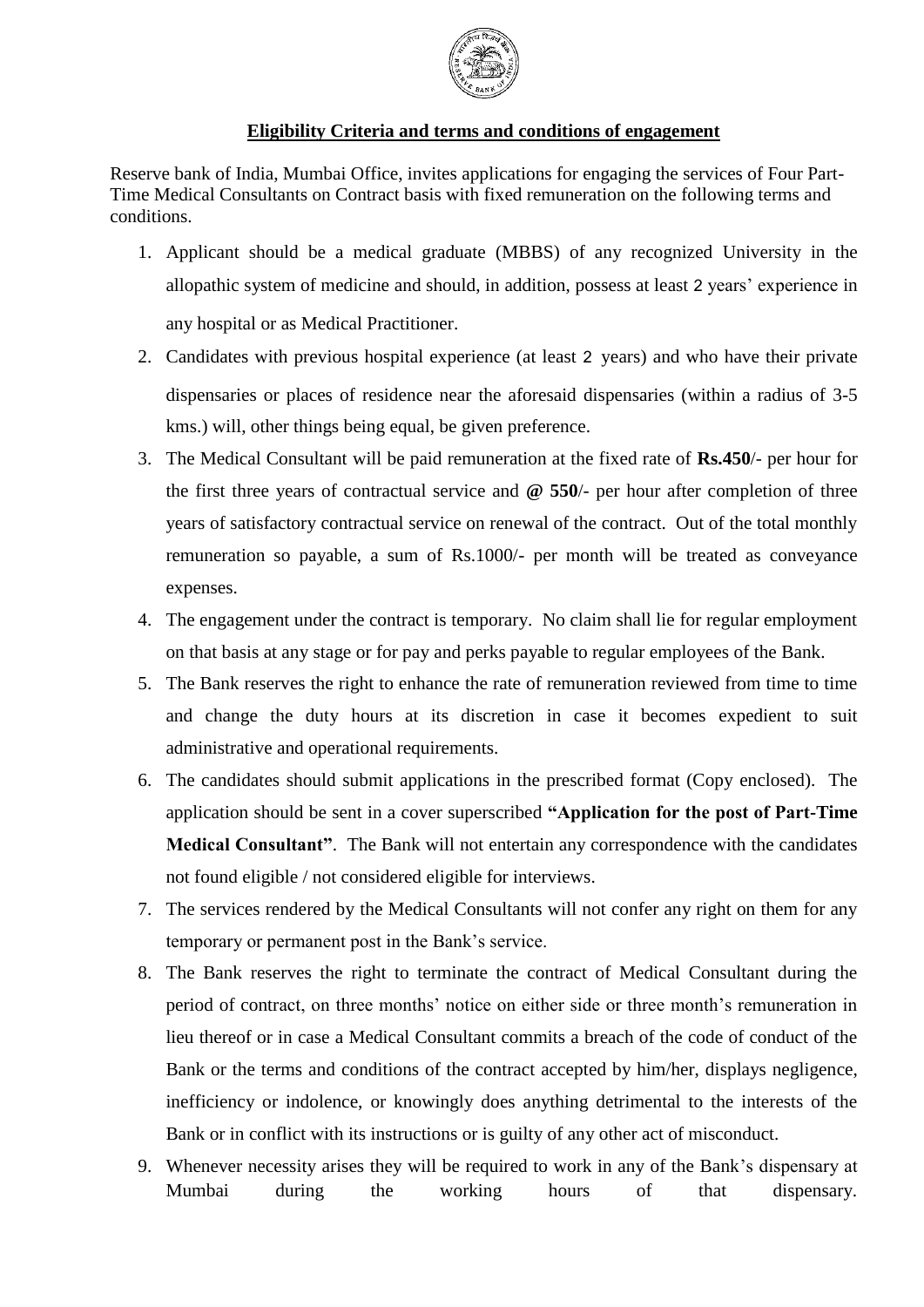### FORMAT OF APPLICATION FOR THE POST OF PART-TIME MEDICAL CONSULTANT ON CONTRACT BASIS WITH FIXED MONTHLY REMUNERATION

### RESERVE BANK OF INDIA, MUMBAI OFFICE

| 1.                                                       | Name in full                                                                                                                | (to be given in block letters, surname to be stated first) |        |                        | Fix recent<br>Passport size |
|----------------------------------------------------------|-----------------------------------------------------------------------------------------------------------------------------|------------------------------------------------------------|--------|------------------------|-----------------------------|
|                                                          |                                                                                                                             |                                                            |        |                        | photo<br>and self<br>attest |
| 2.                                                       | (a) Address                                                                                                                 | Residence:                                                 |        | Dispensary:            |                             |
|                                                          | (b) Phone No.(landline)<br>Mobile No.<br>E-mail ID                                                                          |                                                            |        |                        |                             |
|                                                          | (c) Approximate distance<br>from the Banks Dispensary at<br>(i) Bank House<br>Qtrs.Dispensary, 156,<br>Backbay Reclamation, |                                                            |        |                        |                             |
|                                                          | Near Mantralaya, Mumbai<br>$-400020$                                                                                        |                                                            |        |                        |                             |
|                                                          | (ii) Officer's Quarters<br>'Dhanastra' Dispensary,<br>122, N. P. Marg, Colaba,<br>Mumbai - 400 005<br>(iii) Staff Quarters  |                                                            |        |                        |                             |
|                                                          | Bhandup Dispensary,<br>Bhandup (East), Mumbai-<br>400042                                                                    |                                                            |        |                        |                             |
|                                                          | (iv) Staff Quarters Dahisar<br>Dispensary, Dahisar<br>(West), Mumabi - 400068                                               |                                                            |        |                        |                             |
| 3.                                                       | Date of Birth and age as on<br>April 01, 2015:                                                                              | Y<br>$\mathbf Y$                                           | M<br>M | $\mathbf D$<br>D       |                             |
| $\overline{4}$ .                                         | Place of                                                                                                                    | <b>Birth</b><br>Domicile :                                 |        |                        |                             |
| 5.                                                       | Nationality                                                                                                                 |                                                            |        |                        |                             |
| <b>Educational Qualifications</b><br>6.<br><b>Degree</b> |                                                                                                                             | <b>University/Board</b>                                    |        | <b>Year of Passing</b> | Percentage/Class/           |
|                                                          |                                                                                                                             |                                                            |        |                        | Rank                        |
|                                                          |                                                                                                                             |                                                            |        |                        |                             |
|                                                          |                                                                                                                             |                                                            |        |                        |                             |
|                                                          |                                                                                                                             |                                                            |        |                        |                             |